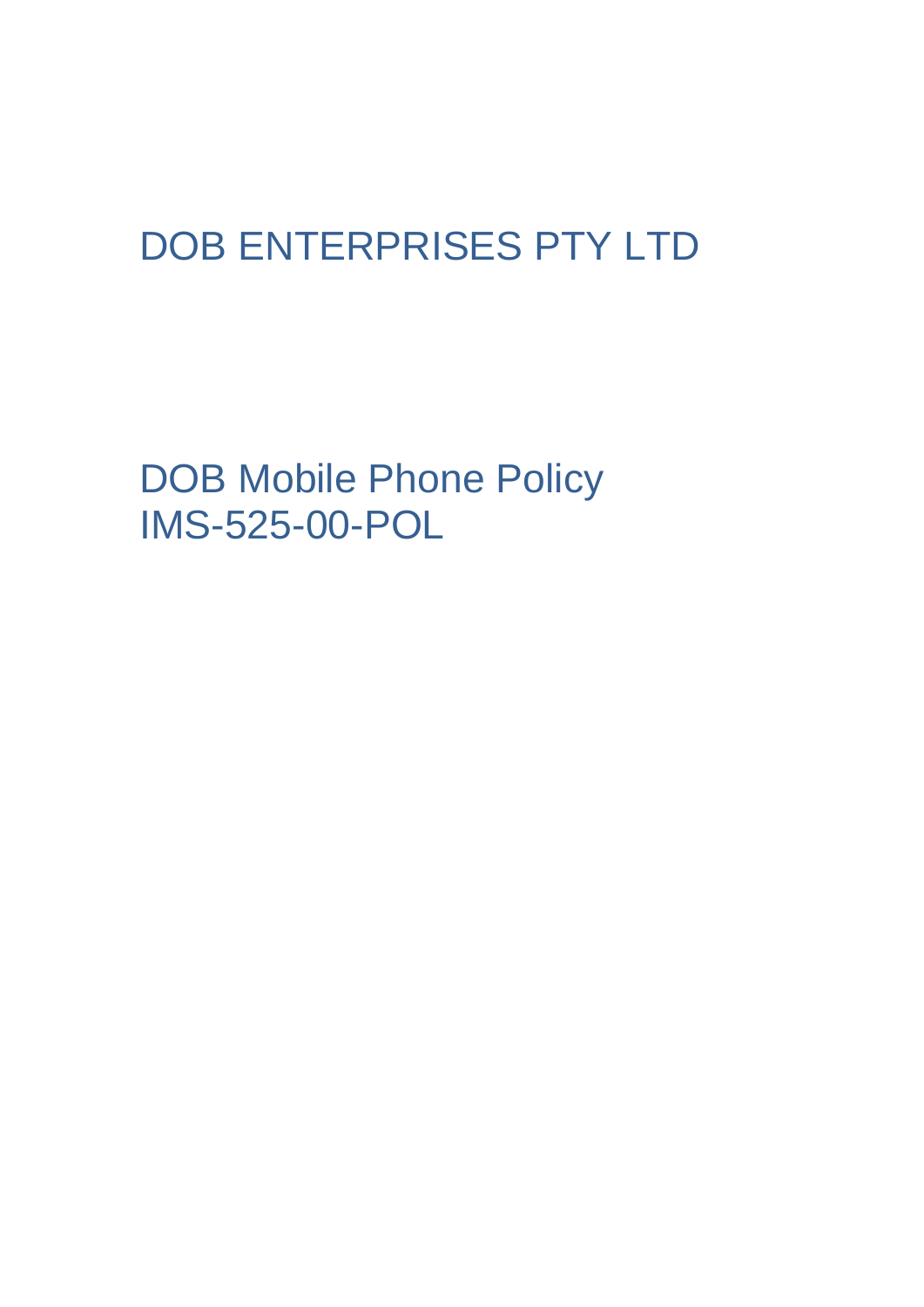## **Revision History**

| <b>Date</b> | <b>Rev</b>     | <b>Modified</b><br><b>By</b> | <b>Changes Made,</b><br><b>Review History</b> | <b>Reviewed</b><br>by | <b>Approved</b><br>by |
|-------------|----------------|------------------------------|-----------------------------------------------|-----------------------|-----------------------|
| 19.02.19    | $\overline{0}$ | Sunette<br>Opperman          | Creation                                      | <b>S</b> Rupert       | <b>S</b> Rupert       |
|             |                |                              |                                               |                       |                       |
|             |                |                              |                                               |                       |                       |
|             |                |                              |                                               |                       |                       |
|             |                |                              |                                               |                       |                       |
|             |                |                              |                                               |                       |                       |
|             |                |                              |                                               |                       |                       |
|             |                |                              |                                               |                       |                       |
|             |                |                              |                                               |                       |                       |

| mbc <sup>-</sup>                                            | DOB ENTERPRISES PTY LTD<br>ABN 20112 866001                                                   | Revision    | 0               | Date | 19.02.19 |  |  |
|-------------------------------------------------------------|-----------------------------------------------------------------------------------------------|-------------|-----------------|------|----------|--|--|
| <b>Informer Neg</b><br>mbc`<br>mbc<br>mle<br>sursing agency | Level 1 49 Horton Street<br>Port Macquarie NSW 2444<br>Ph: 1 300 854 622<br>Fax: 02 6583 8468 | Document No | IMS -525-00-POL | Page |          |  |  |
| Page 2 of 3<br>UNCONTROLLED WHEN PRINTED OR DOWNLOADED      |                                                                                               |             |                 |      |          |  |  |